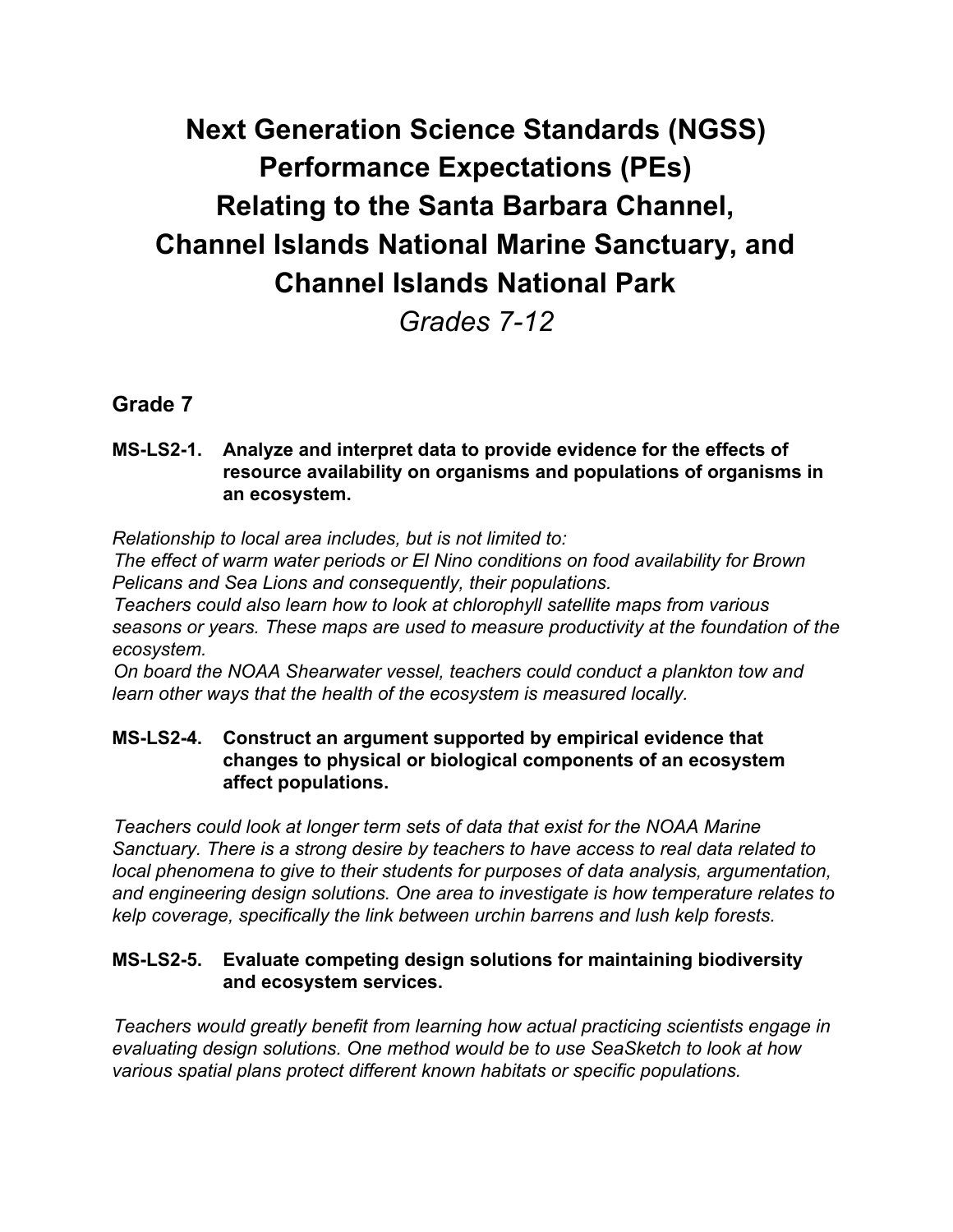*Additionally, teachers can also learn how to use predictive models about the tradeoffs for the future.*

- **MS-ESS2-2. Construct an explanation based on evidence for how geoscience processes have changed Earth's surface at varying time and spatial scales.**
- **MS-ESS2-3. Analyze and interpret data on the distribution of fossils and rocks, continental shapes, and seafloor structures to provide evidence of the past plate motions.**

*Both of these Earth Science PEs relate to observable phenomena at the Channel Islands. The geologic history of the Channel Islands is well documented and many features relating to this history would be observable when on board the NOAA Shearwater Vessel. Teachers need to learn about our local geologic history and current geologic processes to better understand the whole watershed region that includes the CINMS. The CINMS includes the unique features shaped by geological processes including: the Santa Barbara Channel, the Santa Cruz Channel, and the deep water Santa Cruz Basin. Teachers will follow-up learning about the local area with relevant, contextual lesson planning and instruction.*

- **MS-ESS3-1. Construct a scientific explanation based on evidence for how the uneven distributions of Earth's mineral, energy, and groundwater resources are the result of past and current geoscience processes.**
- **MS-ESS3-2. Analyze and interpret data on natural hazards to forecast future catastrophic events and inform the development of technologies to mitigate their effects.**

*Both of the above performance expectations are under the heading, "Earth and Human Activity". Relationships to the Channel Islands can include the effect of grazing on the Channel Islands, the limited availability of groundwater on the Channel Islands, and the presence and impacts of oil reserves beneath the seafloor in the Santa Barbara Channel. In relation to natural hazards, possible future events would include earthquakes, tsunamis, and major El Nino events.*

# **MS-ETS1-1. Define the criteria and constraints of a design problem with sufficient precision to ensure a successful solution, taking into account relevant scientific principles and potential impacts on people and the natural environment that may limit possible solutions.**

*This Engineering PE could apply to many issues and phenomena surrounding the Marine Sanctuary. The Marine Reserves, especially the "no take" zones are an excellent example of a designed solution to an existing problem. Questions that teachers may have include: How were the areas picked? How are they working? What is the cost of creating a reserve? What is the impact on local fisherman? What is the*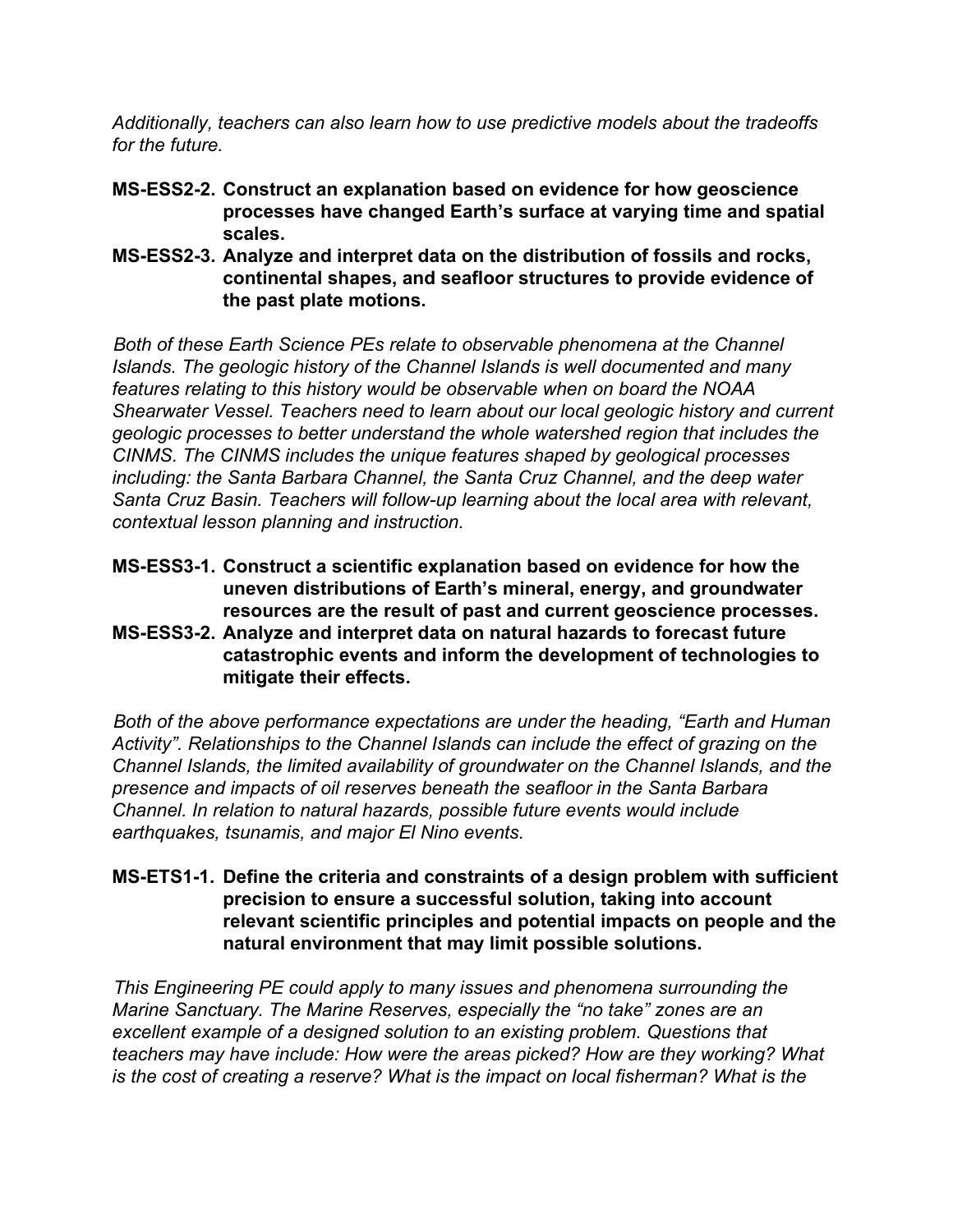*impact on biodiversity? Teachers could then translate this learning into designing accessible, yet relevant problems for students to solve. Another local topic would include the issue of ship striking whales and the work that is being done to reduce this occurrence.*

# **Grade 8**

# **MS-LS4 Biological Evolution: Unity and Diversity**

# **MS-LS4-1. Analyze and interpret data for patterns in the fossil record that document the existence, diversity, extinction, and change of life forms throughout the history of life on Earth under the assumption that natural laws operate today as in the past.**

*Knowledge of local fossils helps us understand our local geologic history. Questions that teachers need to be able to answer in order to plan effectively include: How are the fossils on the Channel Islands similar or different from ones found in the Santa Ynez Mountains? How was the Transverse Range created? What do our local rock strata and fossils tell us about the geologic and climate history of Santa Barbara and the Channel Islands? How can understanding past extinctions help us understand climate change?*

## **MS-LS4-2. Apply scientific ideas to construct an explanation for the anatomical similarities and differences among modern organisms and between modern and fossil organisms to infer evolutionary relationships.**

*Teachers can learn about the wealth of local evidence of evolution relating to both extinct species (Pygmy Mammoth fossils compared with continental Mammoth fossils) and living species (Island Fox compared with other Fox species, Island Scrub Jay compared with other Jays)*

# **MS-LS4-4. Construct an explanation based on evidence that describes how genetic variations of traits in a population increase some individuals' probability of surviving and reproducing in a specific environment.**

*Rather than teaching this PE with textbook examples, students would benefit from learning about local examples such as black abalone and sea stars that have survived wasting events. Teachers need to learn about our local species that relate to this PE. Additional questions to learn about may include: How does this PE relate to the differences in terrestrial species sizes from the Channel Islands to the Mainland? (Scrub Jay…) How does this PE relate to local marine life? What variations are observable in our local populations?*

## **MS-ESS1-4. Construct a scientific explanation based on evidence from rock strata for how the geologic time scale is used to organize Earth's 4.6-billion-year-old history.**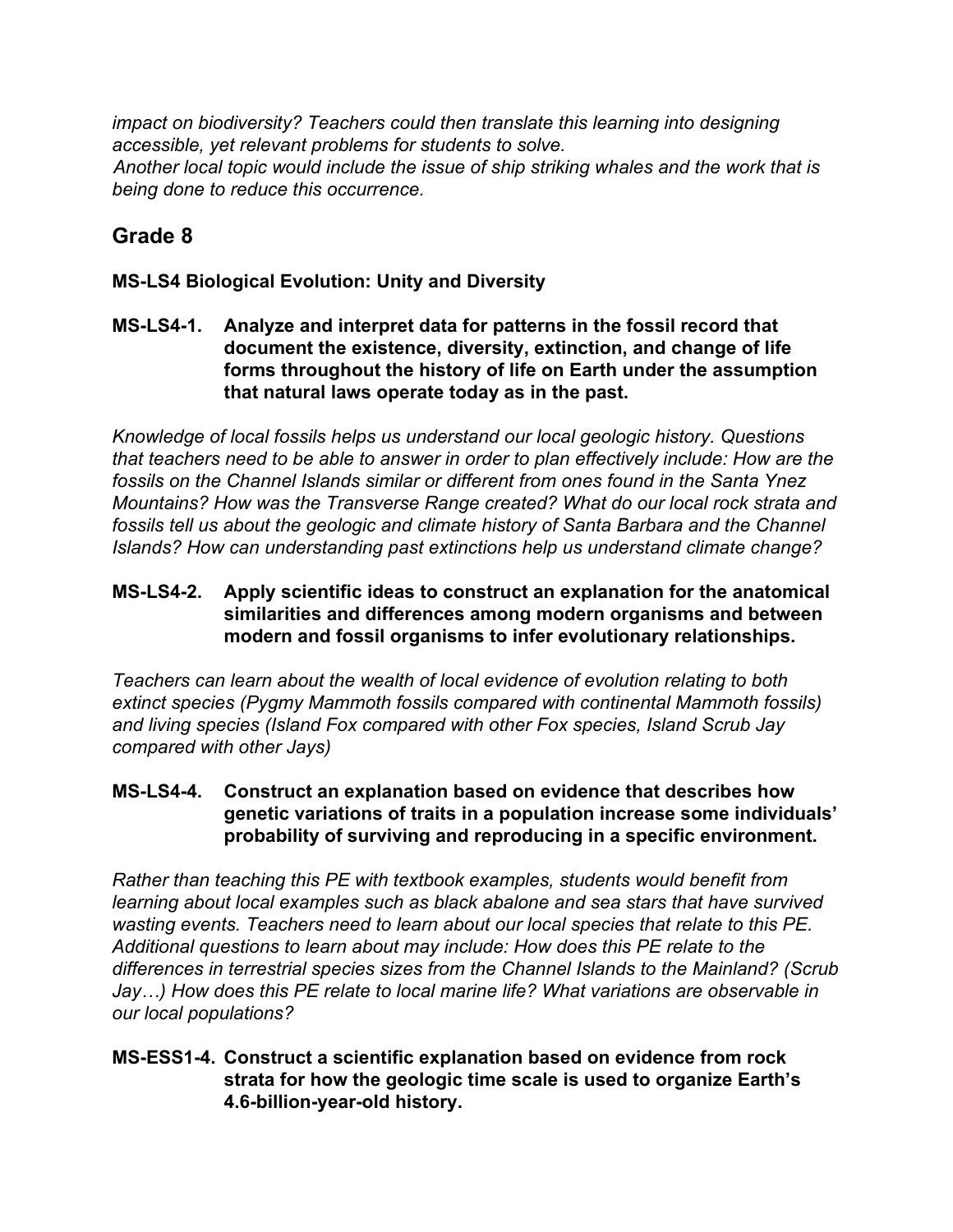*The Channel Islands are part of the Transverse Range. There is significant fossil evidence and local rock strata to place the formation of our local geographic features within the context of the geologic time scale for Earth. Teachers would benefit from increasing their understanding of local geologic formations and processes. Teachers would greatly benefit from professional learning experiences that connect them with local Geological Sciences professors (Dr. Tanya Atwater, for example) and grad students.*

## **MS-ESS3-4. Construct an argument supported by evidence for how increases in human population and per-capita consumption of natural resources impact Earth's systems.**

*Overfishing of the Santa Barbara Channel relates to the global issues with overfishing and over consumption of fish. Additionally, consumption of fossil fuels leads to new exploration by oil companies. Teachers would benefit from having experiences to help them understand how our local marine and oil resources fit into the global picture of human population growth and resource consumption. Additionally, teachers need to learn about the impacts of climate change on our fisheries.*

- **MS-PS4-1. Use mathematical representations to describe a simple model for waves that includes how the amplitude of a wave is related to the energy in a wave.**
- **MS-PS4-2. Develop and use a model to describe that waves are reflected, absorbed, or transmitted through various materials.**

*Ocean waves: How do these interact with our local geography? How do the Channel Islands impact ocean wave travel? Why is the Santa Barbara Channel dangerous for a novice boater? How does the creation of rock arches relate to the destructive absorption of wave energy? How does the reflection of waves with the interaction of current cause the "Potato Patch" off the West End of Santa Cruz Island.*

# **High School Biology**

# **HS-LS1-3. Plan and conduct an investigation to provide evidence that feedback mechanisms maintain homeostasis.**

*Many intertidal species in the Sanctuary exhibit observable feedback mechanisms to maintain homeostasis. Intertidal organisms are able to retain water to avoid desiccation during low tides. Teachers would benefit from learning about how these feedback mechanisms work.*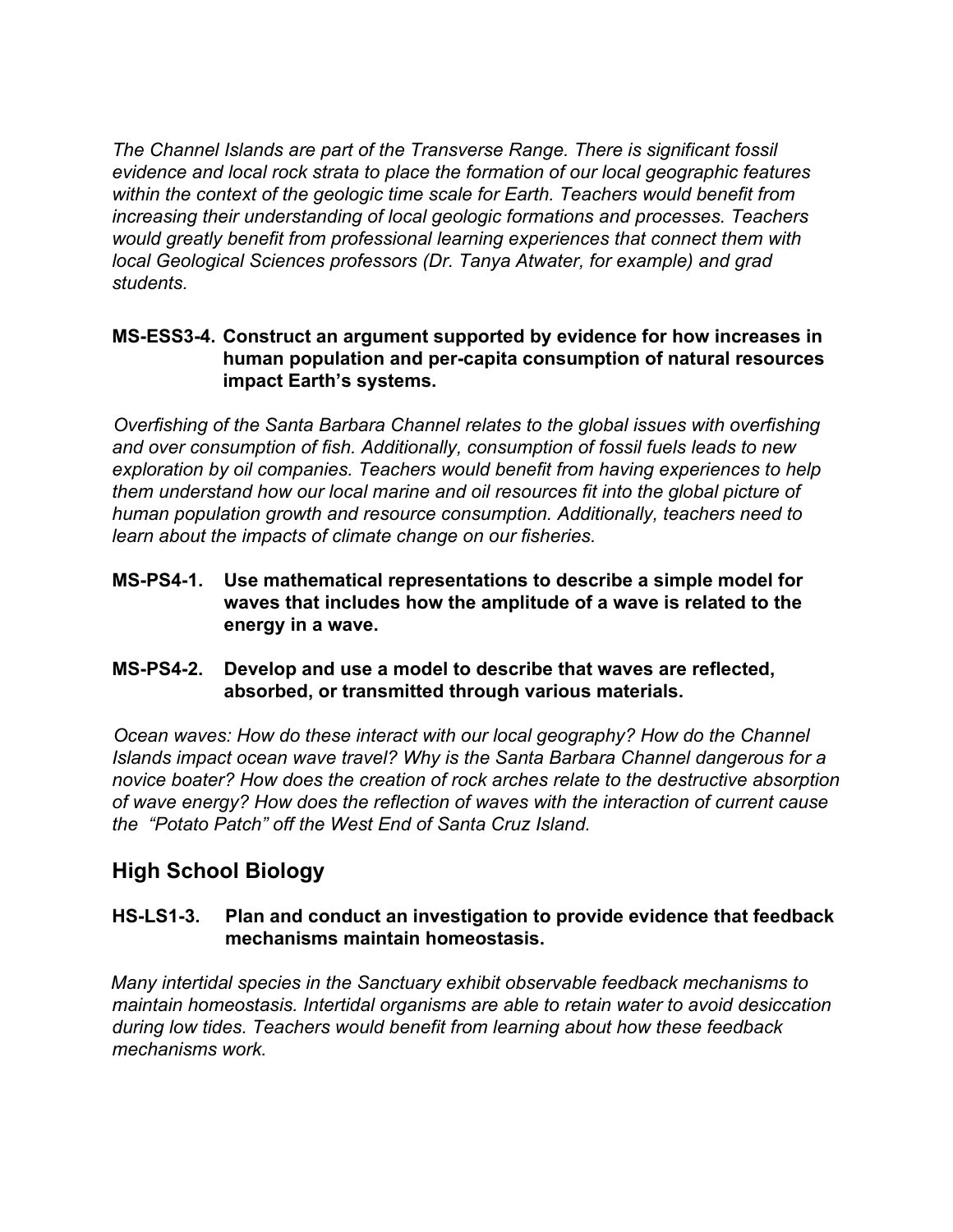- **HS-LS2-1. Use mathematical and/or computational representations to support explanations of factors that affect carrying capacity of ecosystems at different scales.**
- **HS-LS2-2. Use mathematical representations to support and revise explanations based on evidence about factors affecting biodiversity and populations in ecosystems of different scales.**
- **HS-LS2-6. Evaluate the claims, evidence, and reasoning that the complex interactions in ecosystems maintain relatively consistent numbers and types of organisms in stable conditions, but changing conditions may result in a new ecosystem.**

*Teachers would benefit from learning about which environmental factors in the Channel Islands National Marine Sanctuary are most influential in affecting carrying capacity and biodiversity for marine species. Additionally, knowledge of how changing conditions impact ecosystem health and stability would be valuable.*

- **HS-LS2-3. Construct and revise an explanation based on evidence for the cycling of matter and flow of energy in aerobic and anaerobic conditions.**
- **HS-LS2-4. Use mathematical representations to support claims for the cycling of matter and flow of energy among organisms in an ecosystem.**
- **HS-LS2-5. Develop a model to illustrate the role of photosynthesis and cellular respiration in the cycling of carbon among the biosphere, atmosphere, hydrosphere, and geosphere.**

*The above 3 PEs all relate to the cycling and flow of carbon. Relevance to our local marine life includes the topic of ocean acidification and the role of species loss on the food chain.*

# **HS-LS2-7. Design, evaluate, and refine a solution for reducing the impacts of human activities on the environment and biodiversity.\***

*There has been much work done to eradicate invasive species on the Channel Islands: sheep, cows, boars, ice plant, rats, and more. Teachers may not be aware of all the work that has been done on the Channel Islands to try to revive species on the island that exist nowhere else in the world, for example the Island Fox. Additionally, there has been successful reintegration of the Bald Eagle, and removal of the Golden Eagle.*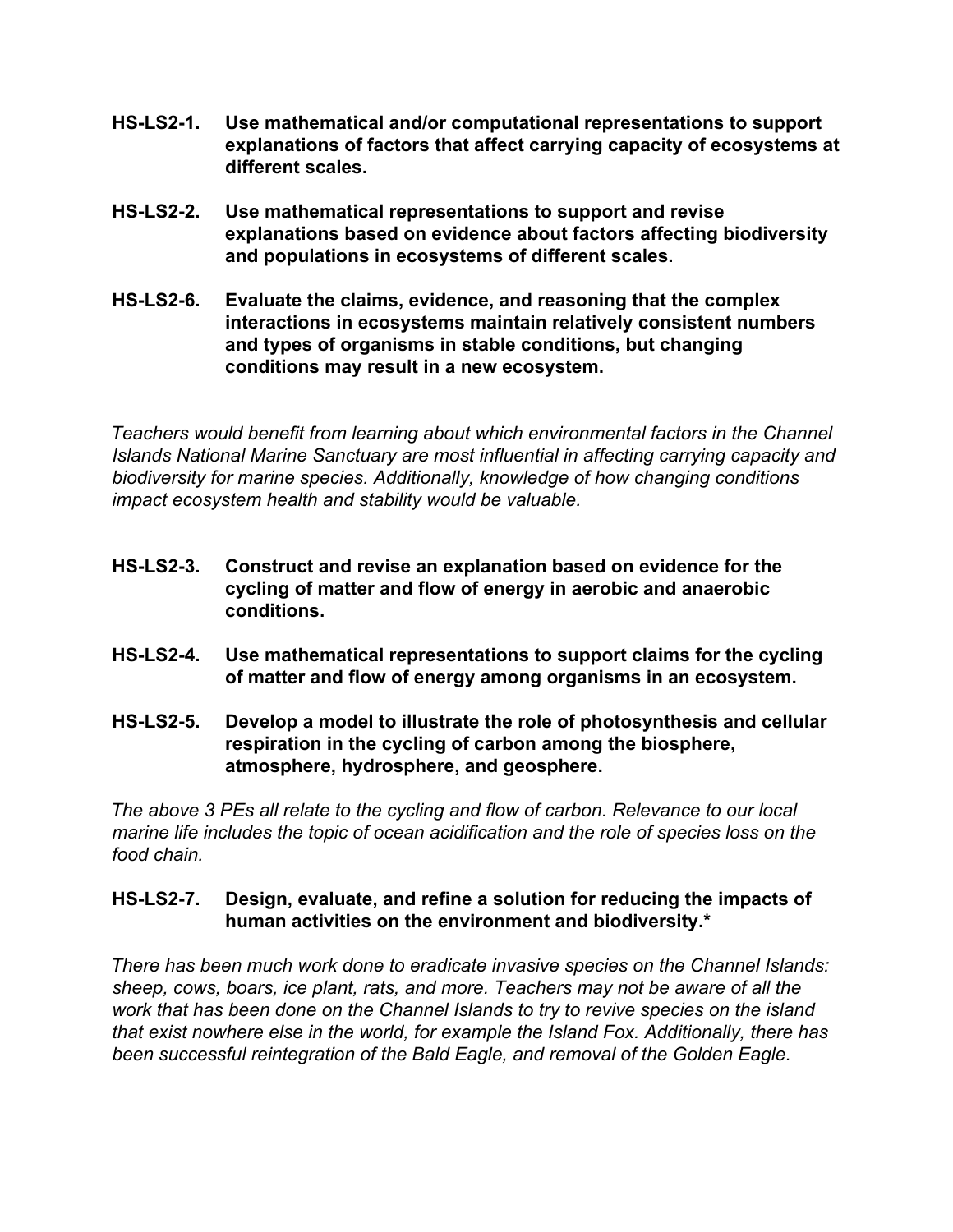#### **HS-LS2-8. Evaluate the evidence for the role of group behavior on individual and species' chances to survive and reproduce.**

Examples of group behavior that are observable in the Channel Islands National Marine Sanctuary include: schooling fish, pods of dolphins, feeding aggregations of whales, and large pinniped colonies (especially on San Miguel Island).

## **HS-LS3-2. Make and defend a claim based on evidence that inheritable genetic variations may result from: (1) new genetic combinations through meiosis, (2) viable errors occurring during replication, and/or (3) mutations caused by environmental factors.**

*Teachers would benefit to know what local examples exist of genetic variations due to environmental factors exist in our local area and marine sanctuary. How is Ocean Acidification affecting inherited traits and mutations?*

- **HS-LS4-4. Construct an explanation based on evidence for how natural selection leads to adaptation of populations.**
- **HS-LS4-5. Evaluate the evidence supporting claims that changes in environmental conditions may result in: (1) increases in the number of individuals of some species, (2) the emergence of new species over time, and (3) the extinction of other species.**

*Both of the above PEs on biological evolution could be directly related to species in our local marine and terrestrial ecosystems. An emphasis on genetic similarities and differences with species in the Channel Islands compared to the mainland.*

# **HS-LS4-6. Create or revise a simulation to test a solution to mitigate adverse impacts of human activity on biodiversity.\***

*Substantial work has been done in the Marine Sanctuary and on the Channel Islands to mitigate human impacts. Teachers would greatly benefit for learning about these local efforts to protect and restore threatened species in order to preserve biodiversity. Two examples include: restoration of wetland at Santa Cruz Island after ranching, and the establishment of marine reserves. This knowledge will help teachers make relevant connections in Biology.*

# **High School Earth Science**

**HS-ESS2-1. Develop a model to illustrate how Earth's internal and surface processes operate at different spatial and temporal scales to form continental and ocean-floor features.**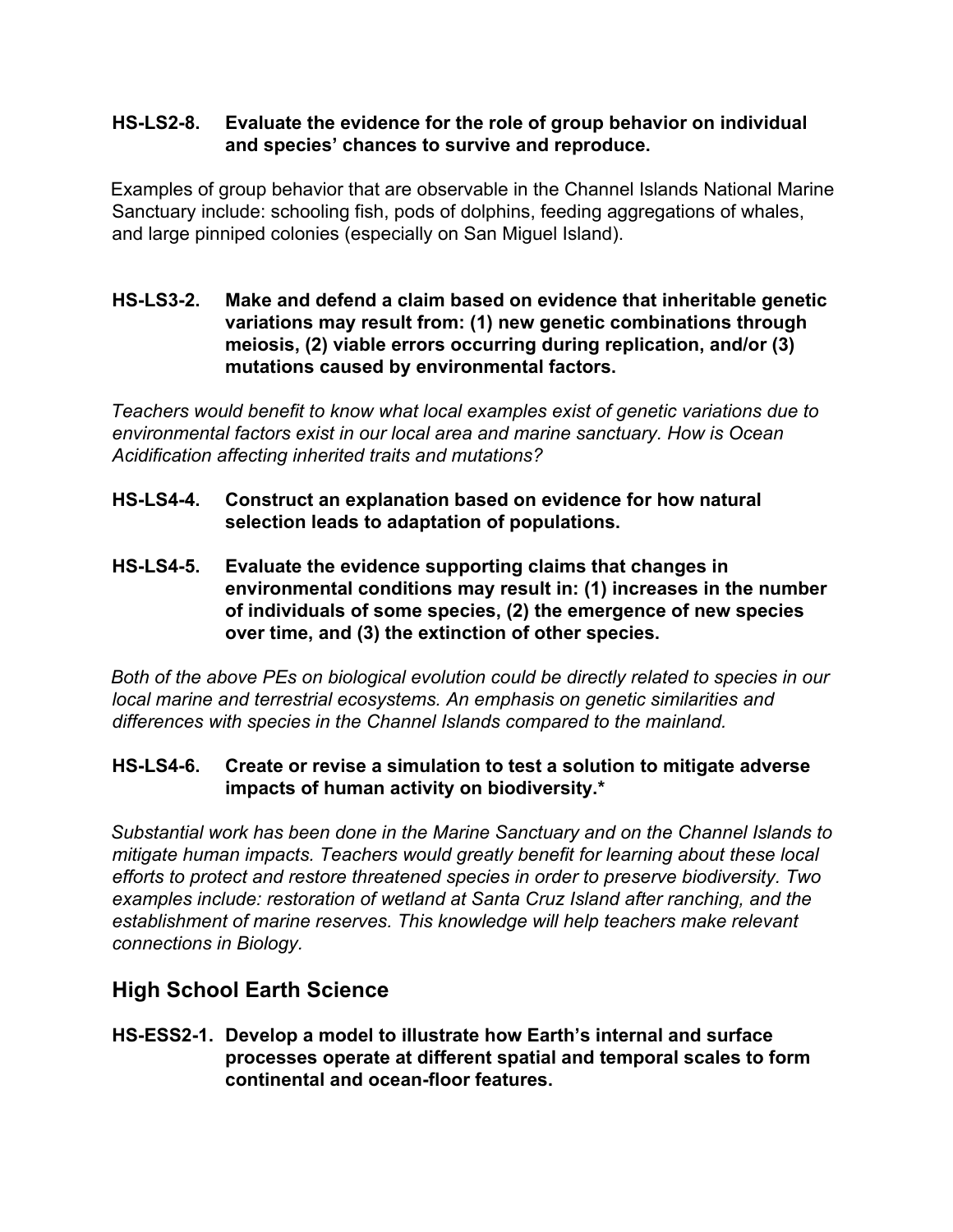#### **HS-ESS2-5. Plan and conduct an investigation of the properties of water and its effects on Earth materials and surface processes.**

Teachers need to understand the role of the water cycle in the stability of our climate and our ocean currents.

- **HS-ESS3-1. Construct an explanation based on evidence for how the availability of natural resources, occurrence of natural hazards, and changes in climate have influenced human activity.**
- **HS-ESS3-2. Evaluate competing design solutions for developing, managing, and utilizing energy and mineral resources based on cost-benefit ratios.\***
- **HS-ESS3-4. Evaluate or refine a technological solution that reduces impacts of human activities on natural systems.\***
- **HS-ESS3–5. Analyze geoscience data and the results from global climate models to make an evidence-based forecast of the current rate of global or regional climate change and associated future impacts to Earth systems.**
- **HS-ESS3-6. Use a computational representation to illustrate the relationships among Earth systems and how those relationships are being modified due to human activity.**

*The above Earth and Space Science PEs focus on the Earth and human activity. Teachers would benefit from learning about programs that exist in the Marine Sanctuary and in other locations designed to monitor species that are affected by human impacts (for example research on coral reef resiliency). There are several options of programs that exist for teachers to learn about via the CINMS: the LiMPETs rocky shore or sandy beach monitoring program, the safe passage program to incentivize ships to slow down to avoid collisions with whales, the Marine Protected Area monitoring for kelp forest ecosystems. Additionally, Teachers could learn about and plan to use the NOAA Deep Sea Coral Community lesson plans, which include rich multimedia resources to help students understand the deep water species variety and the implications of ocean acidification.*

*Finally, one option for designing original methods for monitoring or minimizing human impact includes using the program SeaSketch. SeaSketch is an accessible mapping platform that supports collaborative science-based geodesign - design over space. The geodesign process is increasingly recognized as a valuable teaching tool to improve the integration of disparate information to make inferences about complex systems. Teachers can integrate this program into lessons that would allow students to design elements of their own monitoring programs or spatial plans that measure and reduce human impacts respectively.*

**High School Physics**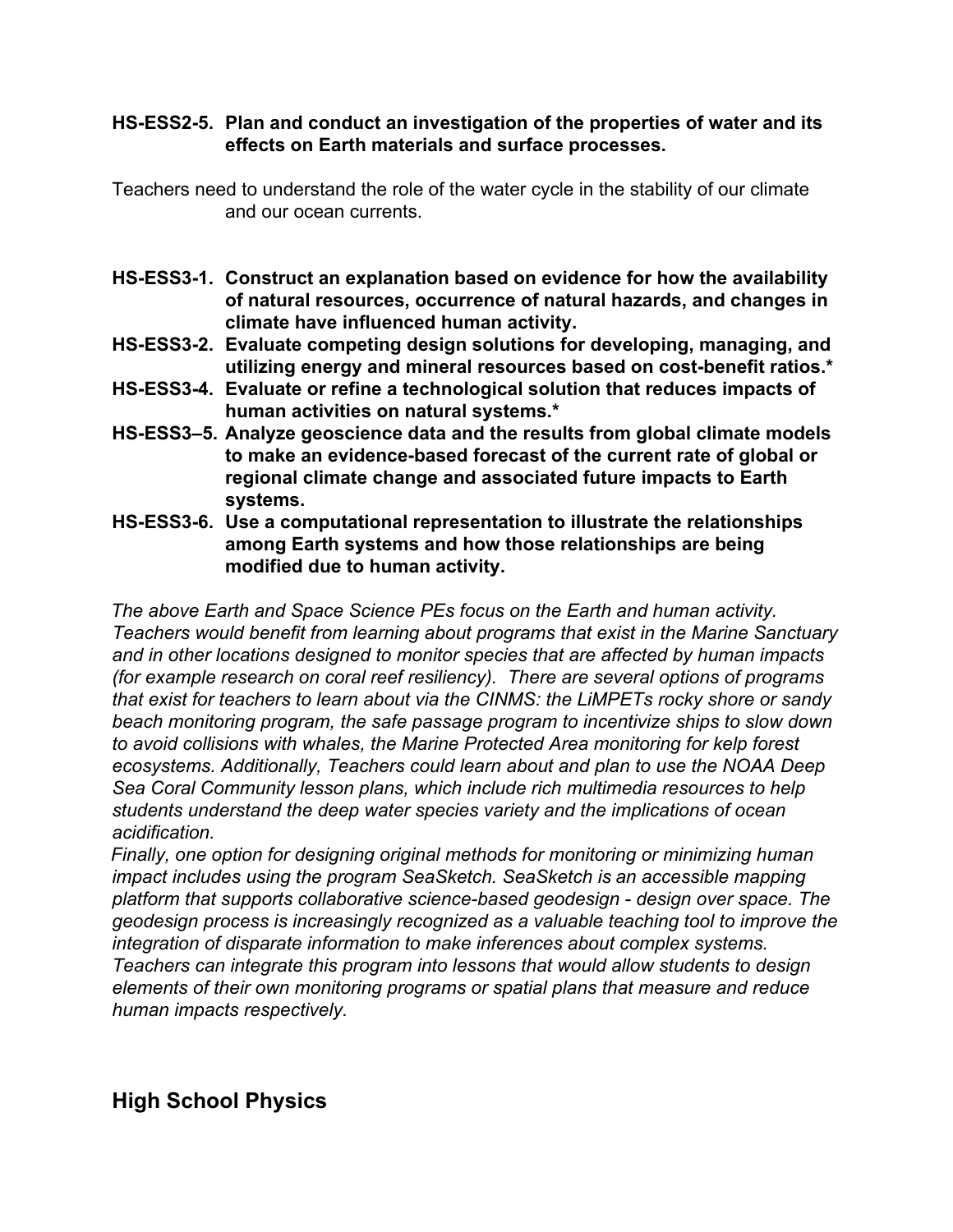- **HS-PS3-1. Create a computational model to calculate the change in the energy of one component in a system when the change in energy of the other component(s) and energy flows in and out of the system are known.**
- **HS-PS3-2. Develop and use models to illustrate that energy at the macroscopic scale can be accounted for as either motions of particles or energy stored in fields.**
- **HS-PS3-3. Design, build, and refine a device that works within given constraints to convert one form of energy into another form of energy.\***
- **HS-PS3-4. Plan and conduct an investigation to provide evidence that the transfer of thermal energy when two components of different temperature are combined within a closed system results in a more uniform energy distribution among the components in the system (second law of thermodynamics).**

*The above 4 PEs can relate to both climate change and ocean circulation. Ocean circulation distributes energy and drives global weather patterns. Understanding how energy cycles at the macroscopic scale helps to connect the climate to both carbon and water cycles. Teachers need to understand climate change as a change in the balance of the carbon and water cycles. Teachers would benefit from learning about ocean circulation and currents at a global scale and at a local scale. Connections can also be made locally to El Nino conditions. Furthermore, the PE that mentions building a device to convert energy from one form to another can be coupled with one of the Engineering PEs below to look for design solutions to our energy issues related to climate change.*

# **HS-PS4-1. Use mathematical representations to support a claim regarding relationships among the frequency, wavelength, and speed of waves traveling in various media.**

*NOAA data and websites could be used to give the above PE on waves some real world context for students.*

# **High School Engineering Design - Part of all NGSS High School Science Courses**

Students who demonstrate understanding can:

**HS-ETS1-1. Analyze a major global challenge to specify qualitative and quantitative criteria and constraints for solutions that account for societal needs and wants.**